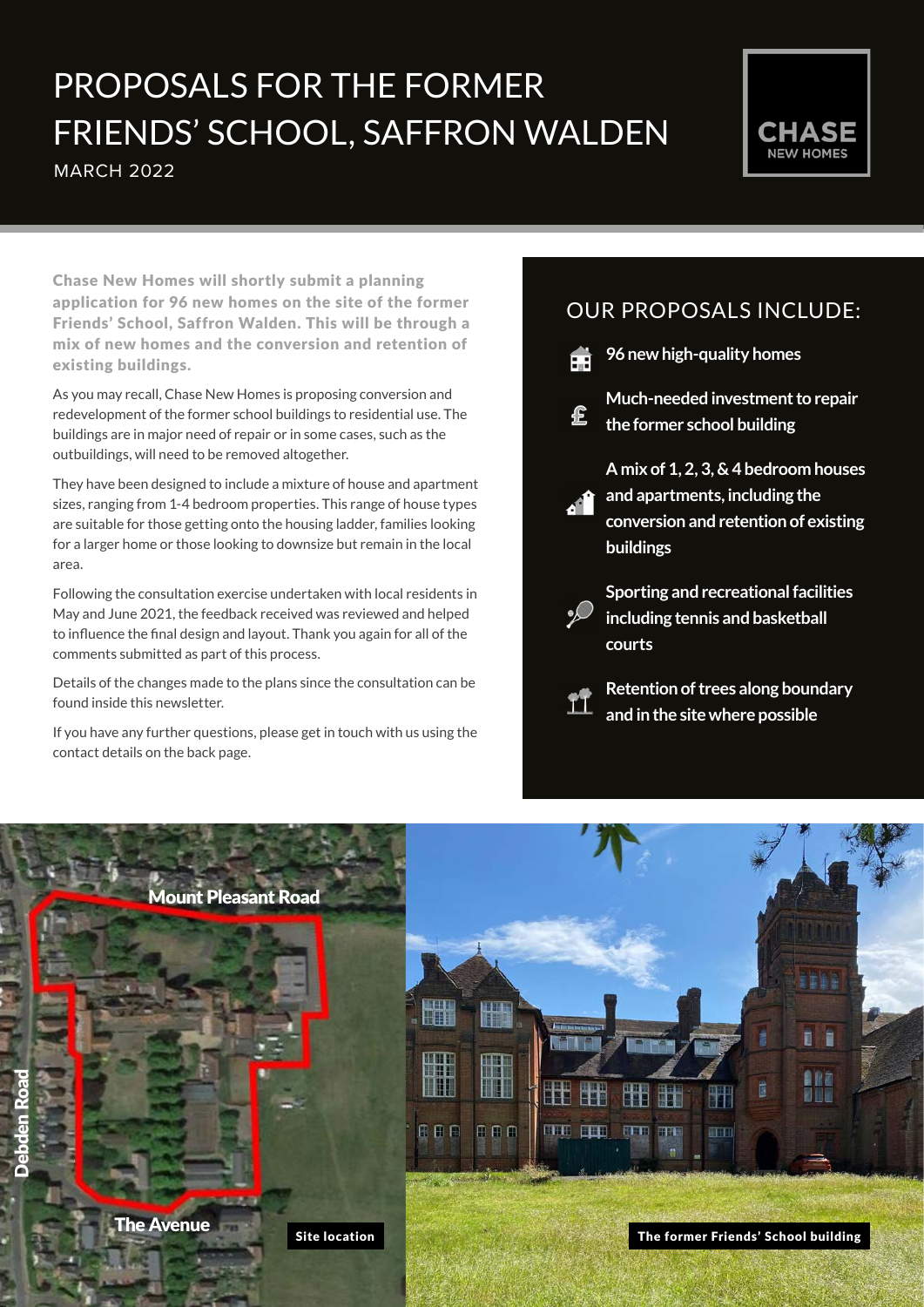# **SUBMITTED MASTERPLAN**

### **DESIGN CHANGES SINCE THE PUBLIC CONSULTATION**

- We will be retaining the assembly building at the front of the site. This will be converted into four new houses rather than the previous plan to create a mews development at this location.

- The music block attached to the assembly hall will be replaced with two single-storey homes.

- Behind the assembly hall, a small apartment block of six apartment will be built in a style that matches the neighbouring homes along Debden Road.

- The gym building will now be removed. This will allow improved views of the school building as well as enhance the appearance of the conservation area.

- In place of the gym building, low-level two-storey homes will be built. These will have shallowpitched roofs to help frame the central green crescent and the views of the overall school buildings.

- Parking to the rear of the school building has been moved further south onto the former hard-surface tennis courts to allow the existing pond to be retained as well as further landscaping to the rear of the main school building.

- The proposed houses and apartment block to the south of the site have been re-designed from a traditional style to that of a modern design, with inspiration taken from The Avenue.